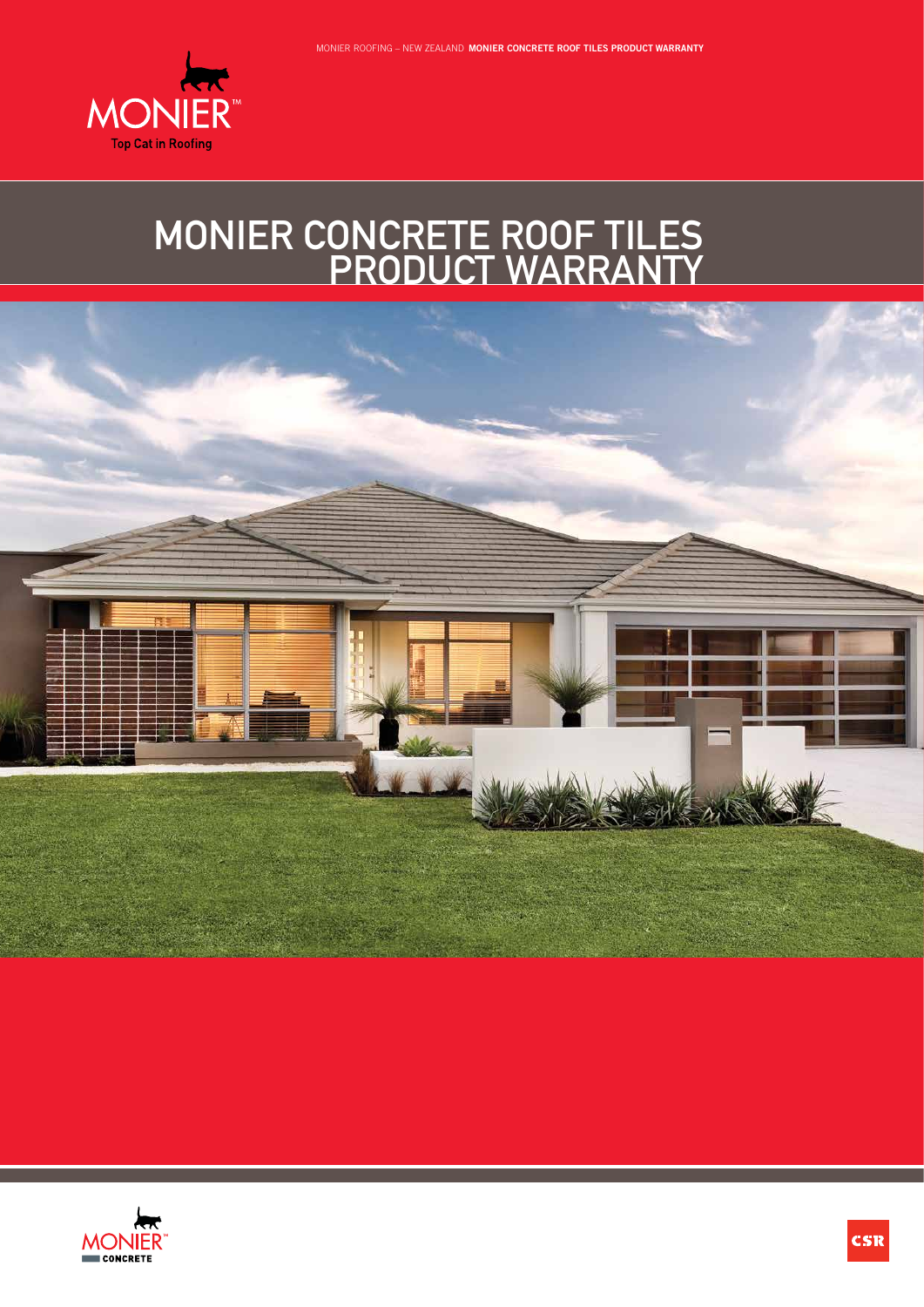

## MONIER CONCRETE ROOF TILES PRODUCT WARRANTY

- **1. Product Warranty: Monier Concrete Roof Tiles** sold in New Zealand by (or on behalf of) CSR Building Products Limited trading as Monier Roofing ("Monier Roofing").
- **2. Monier Roofing warrants that:** Subject to the conditions and exclusions set out in this warranty document, and for the term of this warranty, Monier concrete tiles complied with the performance criteria required under NZS4206:1992 / AS2049:2002 in respect to;
	- (i) water absorption;
	- (ii) permeability;
	- (iii) transverse strength;
	- (iv) freeze/thaw, and

(v) will remain unaffected by salt for the warranty period. (**"Monier Warranty"**).

- **3. Who is providing the warranty:** CSR Building Products (NZ) Limited trading as Monier Roofing, contactable on 0800 666 437
- **4. This warranty is provided for the benefit of:** the builder/installer and also the end-user (such as the homeowner). This warranty applies to roofs that have been ordinarily acquired for personal, domestic or household use or consumption and the amount paid or payable did not exceed \$40,000.
- **5. Address:** Where an address is provided this warranty is limited only to the supply of the Monier Concrete Roof Tiles for use at that address.

Monier Roofing is not responsible for ensuring that the Monier Concrete Roof Tiles are appropriate for the intended application.

- **6. Monier's 50 year performance warranty came into effect** in New Zealand after 1 September 1997 and will not be retrospectively applied to roof tiles installed prior to this date without supporting evidence of a valid warranty being supplied.
- **7. Products and applications to which this warranty applies:** Monier Concrete Roof Tiles installed and handled by a qualified Monier installer and maintained in accordance with the Monier Roofing literature including installation and maintenance guides current as at the time of purchase and installation ("Literature").
- **8. Term of warranty:** Monier Concrete Roof Tiles 50 years from the date of purchase.

For the avoidance of doubt, if Monier Concrete Roof Tiles have been repaired or replaced with Monier Concrete Roof Tiles in accordance with the Monier Warranty (at the sole option of Monier Roofing as outlined in the Nature of Recompense section below), the repaired or replaced tiles are warranted for the remainder of the original 50 year warranty term. These rights are in addition to other rights and remedies of the consumer under a law in relation to the goods or services to which the warranty relates.

**9. Conditions:** This Monier Warranty will only apply where:

(a) The purchaser must register their details at monier.co.nz/Warranties/ within 12 months from the date of purchase and must retain evidence of the date of purchase in order to make a claim against this warranty;

- (b) Monier Roofing is notified within 12 weeks after the alleged defect is discovered (or after the alleged defect ought to have been discovered;
- (c) In no circumstances can a claim be made after the expiry of Monier's Warranty period;
- (d) Monier Roofing is provided a reasonable opportunity to inspect the alleged defective Monier Concrete Roof Tiles in situ and prior to their removal, repair or replacement;
- (e) The Monier Concrete Roof Tiles were installed in compliance with Monier Roofing's Literature current as at the time of purchase and in accordance with the New Zealand Building Code and any other relevant New Zealand laws, regulations and industry codes.
- **10. Exclusions:** For the avoidance of any doubt, this Monier Warranty does not apply and Monier Roofing is not liable for matters including but not limited to:
	- (a) Minor surface marks and blemishes. These are not considered a product defect as they are inherent in the manufacturing process and may occur when transported from plant to site;
	- (b) Weathering and colour change of the Monier Concrete Roof Tiles as a result of exposure to the elements and air pollutants. Weathering of the tiles will occur and the surface will change to a matt finish. This will not affect the overall performance of the Monier Concrete Roof Tiles and is not considered a defect;
	- (c) Any tiles which are removed from their first place of installation and re-installed;
	- (d) Efflorescence of the roof tiles. Efflorescence is a natural process seen on areas including footpaths, pavers and brick walls, when alkaline deposits gravitate to surfaces exposed to moisture. The surface of each of Monier Roofing's Concrete Tiles is treated to minimise efflorescence and such occurrences should completely disappear after additional exposure to the elements.
	- (e) Damage or deterioration to the Monier Concrete Roof Tiles arising from external causes outside Monier Roofing's control including but not limited to, building structure movement, defects in the building design, pollution, exposure to conditions that would normally be deleterious to conventional concrete products (e.g. acidic environments), mechanical damage, hydrostatic pressure, electrical or electrolytic damage, incorrect cleaning including cleaning with unsuitable chemicals or pressure, application of incorrect coatings, falling objects, animals or insects, neglect, fire, explosion, radiation, collision, or other accident, acts of God, wars, riots, civil commotion, vandalism, or malicious damage, industrial action, adverse weather conditions (such as, for example, hail storms, sand storms) and the like;

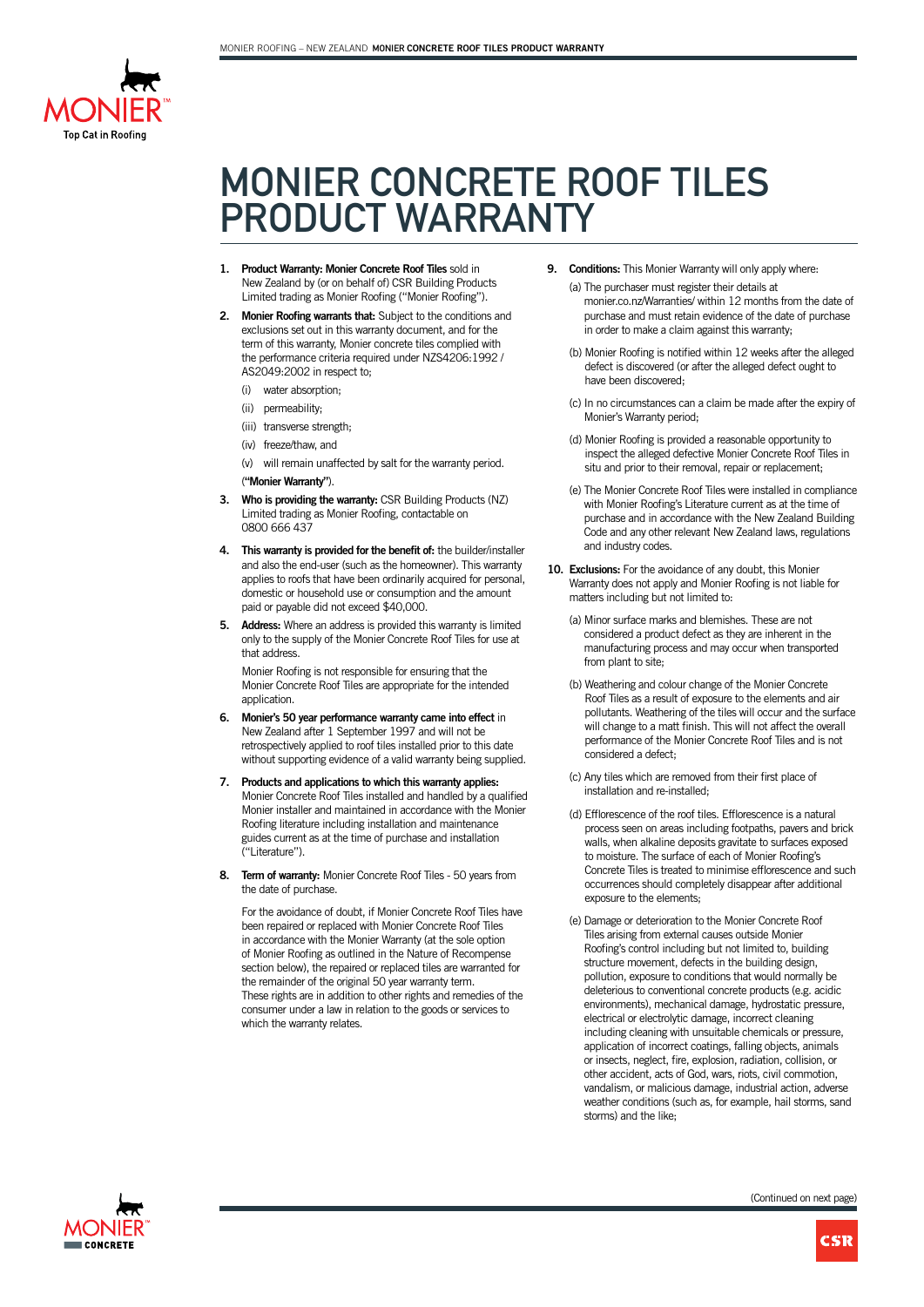

## MONIER CONCRETE ROOF TILES PRODUCT WARRANTY

- (f) Damage or deterioration to any part of the Monier Concrete Roof Tiles caused by work carried out on the Monier Concrete Roof Tiles after installation including, but not limited to, people (other than Monier Roofing qualified installers) walking over or working on the roof;
- (g) Any faults to the extent that they are caused or contributed to by any third party design or engineering of the building or structure to which the Monier Concrete Roof Tiles are attached (including but not limited to the design of the frame to which the Monier Concrete Roof Tiles are affixed;
- (h) Any faults to the extent that they are caused or contributed to by the materials and accessories supplied by third parties. Examples of such third party products include but are not limited to sarking, clips and nails, flexible pointing, anti-ponding board, fire wall batts and battens; and
- (i) Other than as expressly set out in this Monier Warranty, and other than the warranties that cannot be excluded under the Consumers Guarantees Act 1993 (NZ) and any other relevant New Zealand law, Monier Roofing excludes all warranties and guarantees and has no liability with regard to the Monier Concrete Roof Tiles including all implied warranties and guarantees.
- **11. Nature of recompense:** Subject to the rights and remedies of a consumer under a law which cannot be limited, the liability of Monier Roofing under this Monier Warranty or otherwise in relation to the Monier Concrete Tile Roofing will be limited, at the sole option of Monier Roofing, to the:
	- (a) Supply of Monier Concrete Roof Tiles or equivalent goods to replace the Monier Concrete Roof Tiles; or
	- (b) Repair of the Monier Concrete Roof Tiles; or
	- (c) Payment for the supply of a replacement for the Monier Concrete Roof Tiles; or
	- (d) Payment for the repair of the Monier Concrete Roof Tiles.

**Please note:** Where Monier Roofing elects to repair or replace Monier Concrete Roof Tiles, the tiles will vary in colour from those repaired or replaced. Some colour variation will occur from batch to batch due to the manufacturing technique and raw materials used. Monier Roofing will endeavour to supply tiles similar to, or as near as possible to, any samples provided.

Other than liability which cannot be excluded by law, except as set out above, Monier Roofing otherwise excludes all liability for loss and damage (including without limitation all indirect and consequential loss).

In all cases, Monier Roofing's liability is limited to the value of the Monier Concrete Roof Tiles.

- **12. Related warranties:** This Monier Warranty covers only the Monier Concrete Roof Tiles manufactured by Monier Roofing. All other materials used to install the roof may be covered by other manufacturers' warranties. Examples of such products include: sarking; clips and nails; flexible pointing; anti-ponding board; fire wall batts; and battens.
- **13. Claim process:** Please contact The Manager (contact details above) for consideration of your claim in the first instance.

All expense of claiming under the Monier Warranty will be borne by the person making the claim. Monier Roofing may require documents and other information supporting the claim including but not limited to proof of purchase to be provided.

**14. Information to the homeowner:** The following is intended to provide the homeowner with information on how they can protect the Monier Concrete Roof Tiles. Monier Roofing does not warrant that in taking these steps that the Monier Concrete Roof Tiles will not suffer damage.

To maximise the benefits of your new roof and extend its life, the following precautions are advised:

- (a) Ensure that only skilled trades people trained on how to walk on roofs safely are employed to repair or install services on your roof.
- (b) Use a long stick or rope to retrieve items lodged on the roof; and
- (c) If it is absolutely necessary to traverse your roof, walk on the lower third of individual tiles.